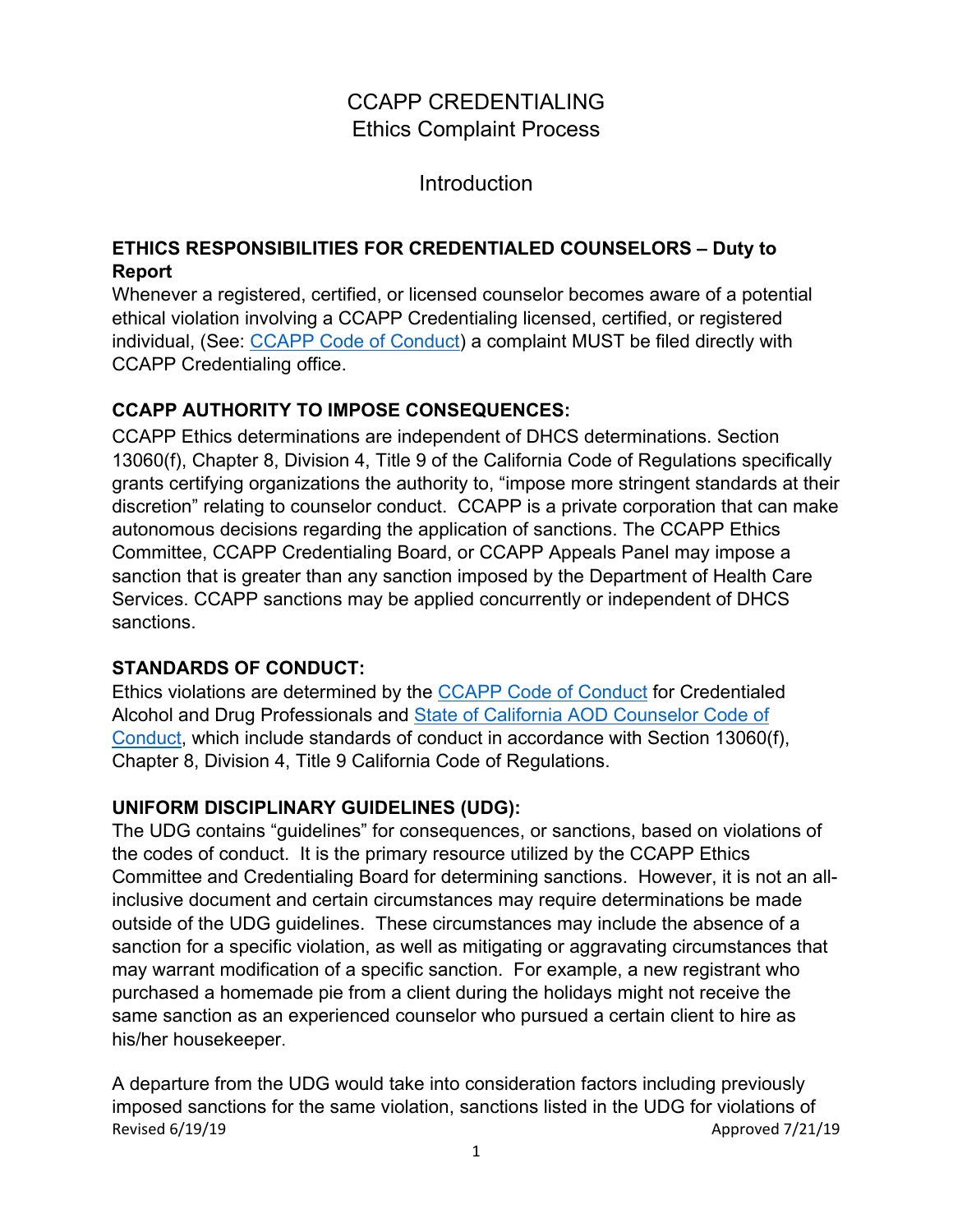similar severity/impact, and the appropriateness of the sanction based on counselor experience. Any departure from the UDG requires review and approval from both the Ethics Committee and Credentialing Board.

**In the absence of a sanction for a specific violation,** the Ethics Committee must refer to previous recommendations for the same type of violation as well as existing sanctions for violations of similar nature and or impact.

**In applying a higher sanction,** the Ethics Committee, Credentialing Board, or Appeals Panel can consider the following:

- There are multiple complaints filed against the respondent within five years of the complaint.;
- There are multiple violations substantiated during the course of the investigation;
- Respondent shows grave indifference to the impact of the behavior on clients or coworkers;
- Respondent is unwilling to accept accountability for the infraction or shows a genuine lack of ability to commit to altering future behavior in regard to the offense.

Committee recommendations require concurrence of a minimum of three Committee members unless a sanction is greater or less than the UDG in which case a unanimous vote is required.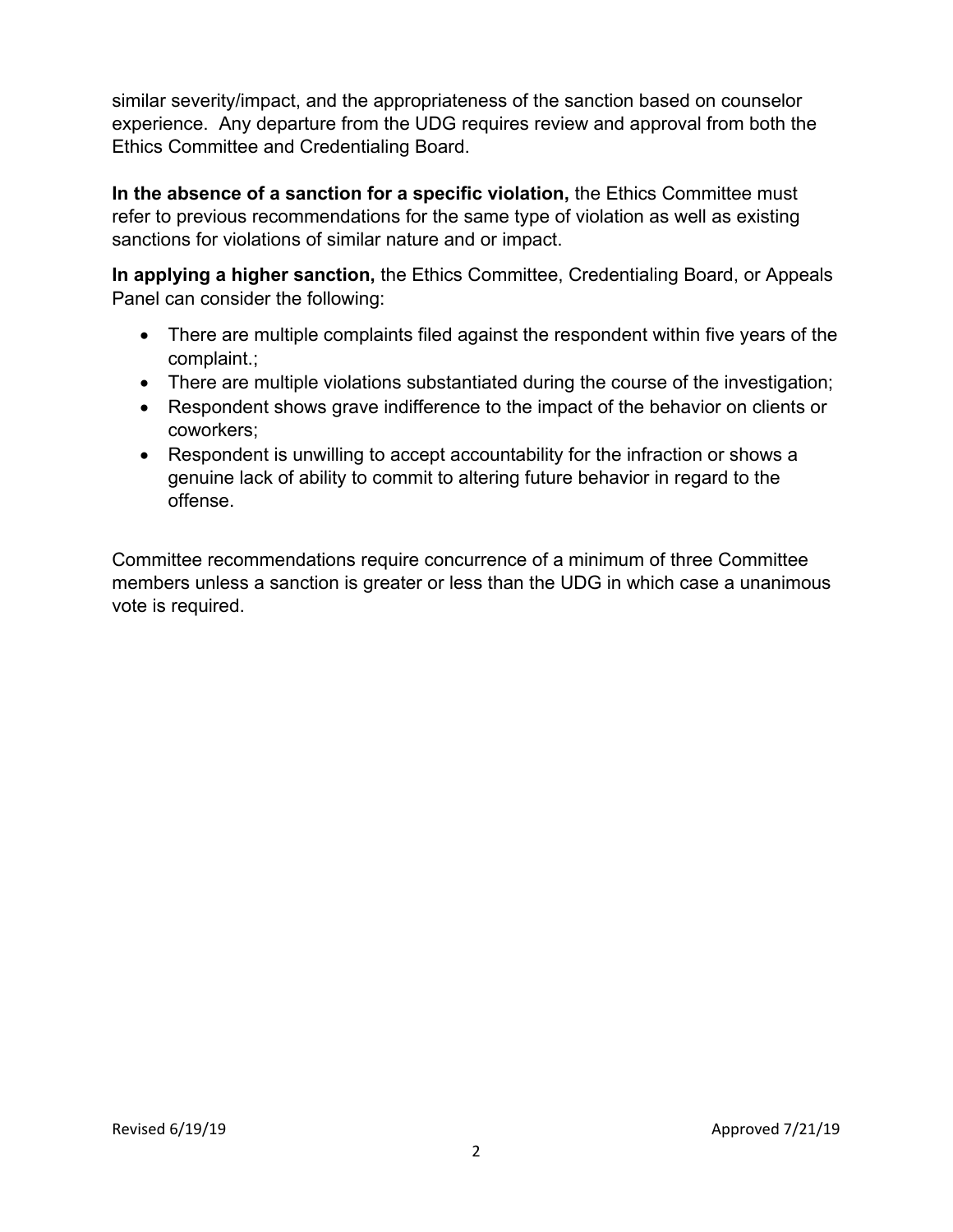Complaint Process (Timeline)

- I. COMPLAINT SUBMISSION
	- A. Complete ethics violation complaint form, available online or upon request from the CCAPP Credentialing office
	- B. Completed complaint form must be submitted directly to the CCAPP Credentialing office via
		- 1. Email
		- 2. Mail
		- 3. Online
- II. PROCESSING COMPLAINTS
	- A. Upon receiving a completed CCAPP Credentialing complaint form, the CCAPP Credentialing office will date/time stamp complaint and have seven (7) business days to:
		- 1. Open an internal ethics investigation file
		- 2. Forward complaint to the CCAPP Credentialing Ethics Committee **Chair**
		- 3. Notify DHCS
		- 4. Notify the complainant of receipt via regular and registered mail. CCAPP Credentialing office will notify the Licensed, Certified, or Registered individual (hereinafter "Respondent") of the pending ethics violation. The notification shall include the following:
			- a) Type of allegation, including reference to the CCAPP Code of Conduct for Credentialed Alcohol and Drug Professionals and the State of California AOD Counselor Code of Conduct specific violation alleged in the complaint.
			- b) A copy of the CCAPP Credentialing Ethics Complaint Process document.
			- c) A copy of the Uniform Disciplinary Guidelines
	- B. Upon review, the CCAPP Ethics Committee Chair will open an investigation:
		- 1. The CCAPP Credentialing Ethics Committee is comprised of no less than three (3) voting members of the California Consortium of Addiction Programs and Professionals (CCAPP) who are in good standing, and who have no history of ethical violations.
		- 2. Each case will be assigned to an investigator. Within **30 days** of the case assignment date, the investigator will conduct all necessary faceto-face and telephonic interviews with all individuals related to the claim, including people named in the claim, employers, and witnesses, and submit their written findings to the CCAPP Credentialing office and/or Ethics Chair.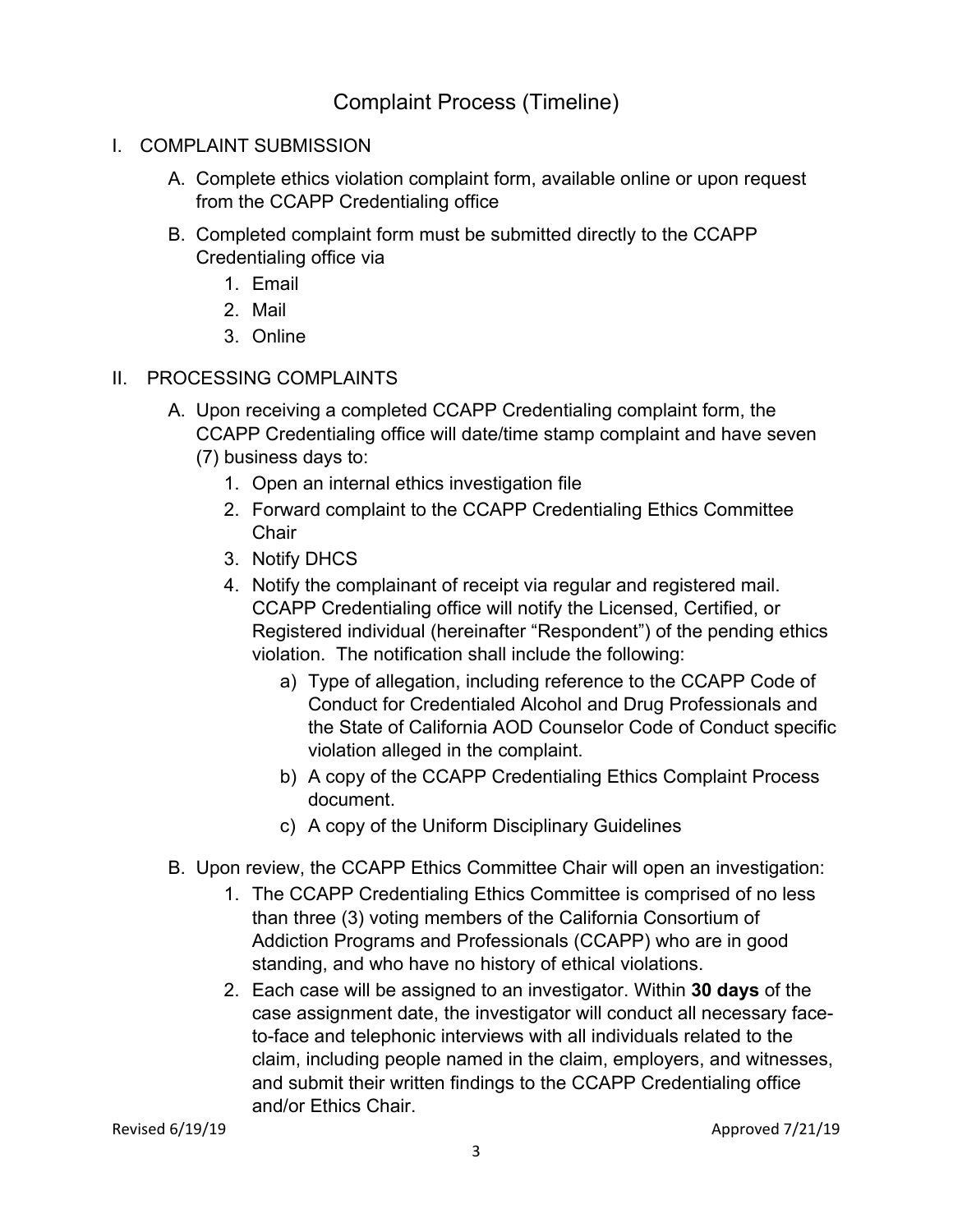- 3. Upon receipt of the investigation report, the Ethics Chair will hold a telephonic Ethics Committee meeting to discuss the findings of the investigation and determine whether there is sufficient evidence to conclude that an ethics violation has occurred along with an appropriate sanction.
- C. Upon completion of the Ethics Committee meeting, the Ethics Chair and/or CCAPP Credentialing office staff will notify the CCAPP Credentialing Board Chair of their findings and recommendations via email.
- D. The Credentialing Board reviews the complaint, investigative material and recommendation, and determines whether to ratify, request a modification, or request further information until a final decision can be reached.
- E. Within **120 days** from the original complaint date:
	- 1. The CCAPP Credentialing office and/or the Credentialing Board Chair, using a recognized overnight carrier such as UPS or Federal Express, or the United States Post Office Priority Mail with tracking, will notify the Respondent of the investigation findings. Correspondence is to include:
		- a) the specific violation alleged,
		- b) section of the code of conduct violated,
		- c) and in the case of sanctions, any factual findings that are the basis of the sanction(s).
	- 2. CCAPP Credentialing office and/or Credentialing Board Chair will notify the employer of suspension sanctions
	- 3. CCAPP Credentialing office and/or Credentialing Board Chair will provide notification to the complainant. Correspondence is limited due to reasons of confidentiality.
	- 4. Any extensions to this timeline must be documented.

### III. APPEAL PROCESS

- A. The Respondent may appeal the final Ethics Committee decision (as ratified by the CCAPP Credentialing Chair) (hereinafter "the Decision") according to the "Appeal Process" as outlined below. The Respondent who files an appeal is referred to as the "Appellant."
	- 1. The Appellant must submit a written request for an appeal to the CCAPP Credentialing office within **thirty (30) days** from the date of the decision.
	- 2. Upon receipt of an appeal request, the CCAPP Credentialing Chair shall appoint an Appeals Panel to review the decision. The members of the Appeals Panel shall be voting members of CCAPP who were not part of the original Ethics Committee.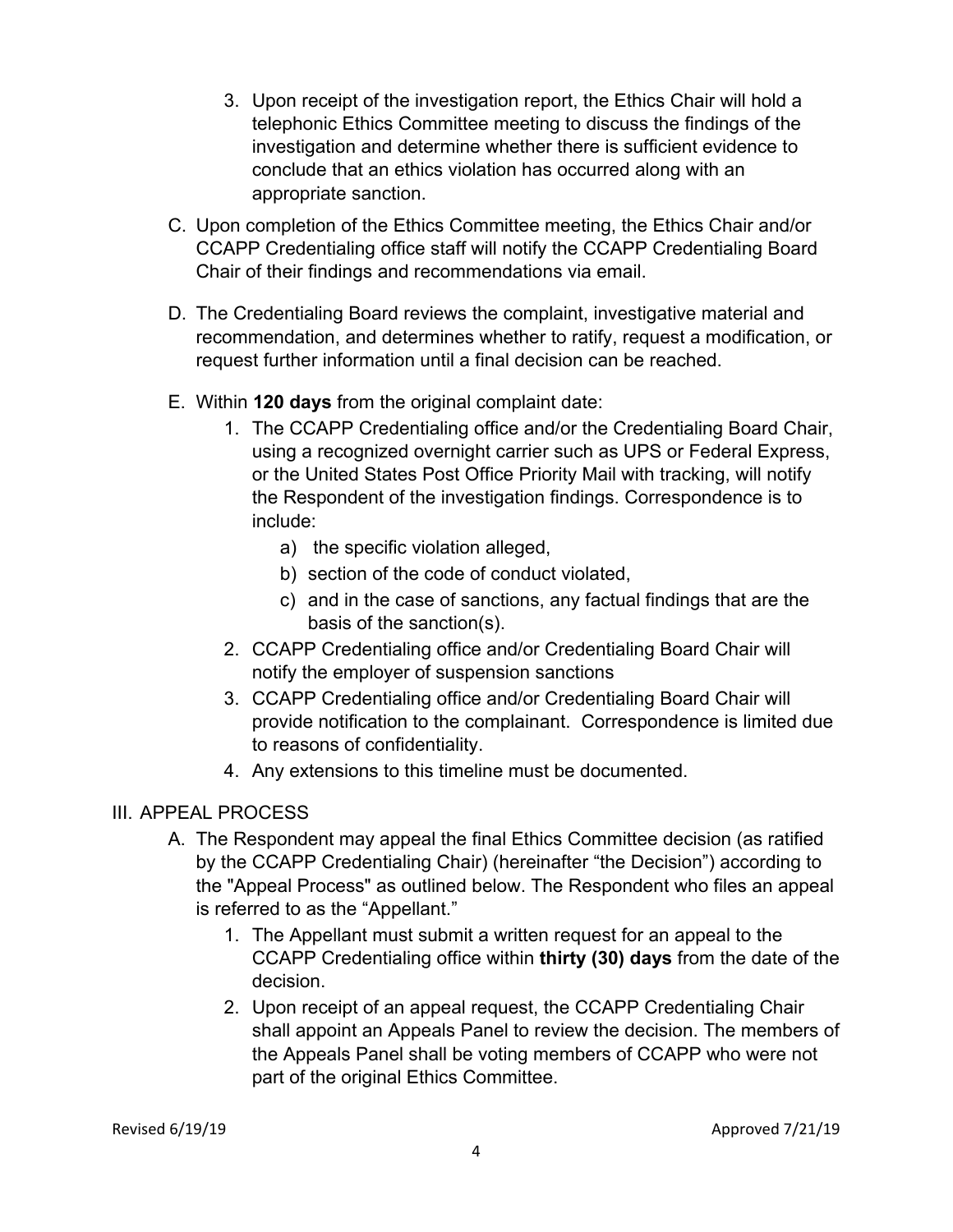- 3. When hearing the appeal, the Appeals Panel may take any of the following actions:
	- a) Uphold the decision of the Ethics Committee's decision as ratified by the Certification Board Chair;
	- b) Rule that the Ethics Committee's decision is valid, yet impose a lesser/greater form of censure;
	- c) Overrule the Ethics Committee's decision, while still affirming the validity of the process;
	- d) The appeal process is for individuals who were denied registration/certification, for those denied certification/registration renewal, for individuals whose certification was suspended or revoked, or for any other ruling as made by the Ethics Committee and ratified by the CCAPP Credentialing Chair.
- 4. The purpose of appeal is solely to determine if the Ethics Committee has accurately and adequately reviewed the Appellant's complaint as per the aforementioned procedures and rendered a reasonable decision.
- 5. Within **thirty (30) days** The CCAPP Chair or his/her designate, shall transmit the appeal request to the appointed Appeals Panel, which shall conduct a formal appeals hearing.
	- a) The Appeals Panel shall schedule a hearing to occur within **ninety (90) days** of the receipt of the appeal request.
	- b) Notification of the time, place and date of the Appeals Panel hearing shall be sent to the Appellant via any method reasonably calculated to reach the Appellant, including email, fax, postal service, delivery service or other like services, not less than **thirty (30) days** prior to the hearing date.
	- c) The Appellant has the right to appear at the hearing, has the right to counsel, and has the right to have witnesses present. (Legal counsel for the Appellant, if any, is not allowed to speak on behalf of the Appellant, but may be present to advise his/her client.)
	- d) The Appellant may choose to submit written testimony in lieu of his/her presence at the hearing; written testimony must be submitted at least five days prior to the hearing date. Failure to show up for the hearing or provide timely written testimony will automatically result in the appeal being dismissed and the Ethics Committee's determination being upheld.